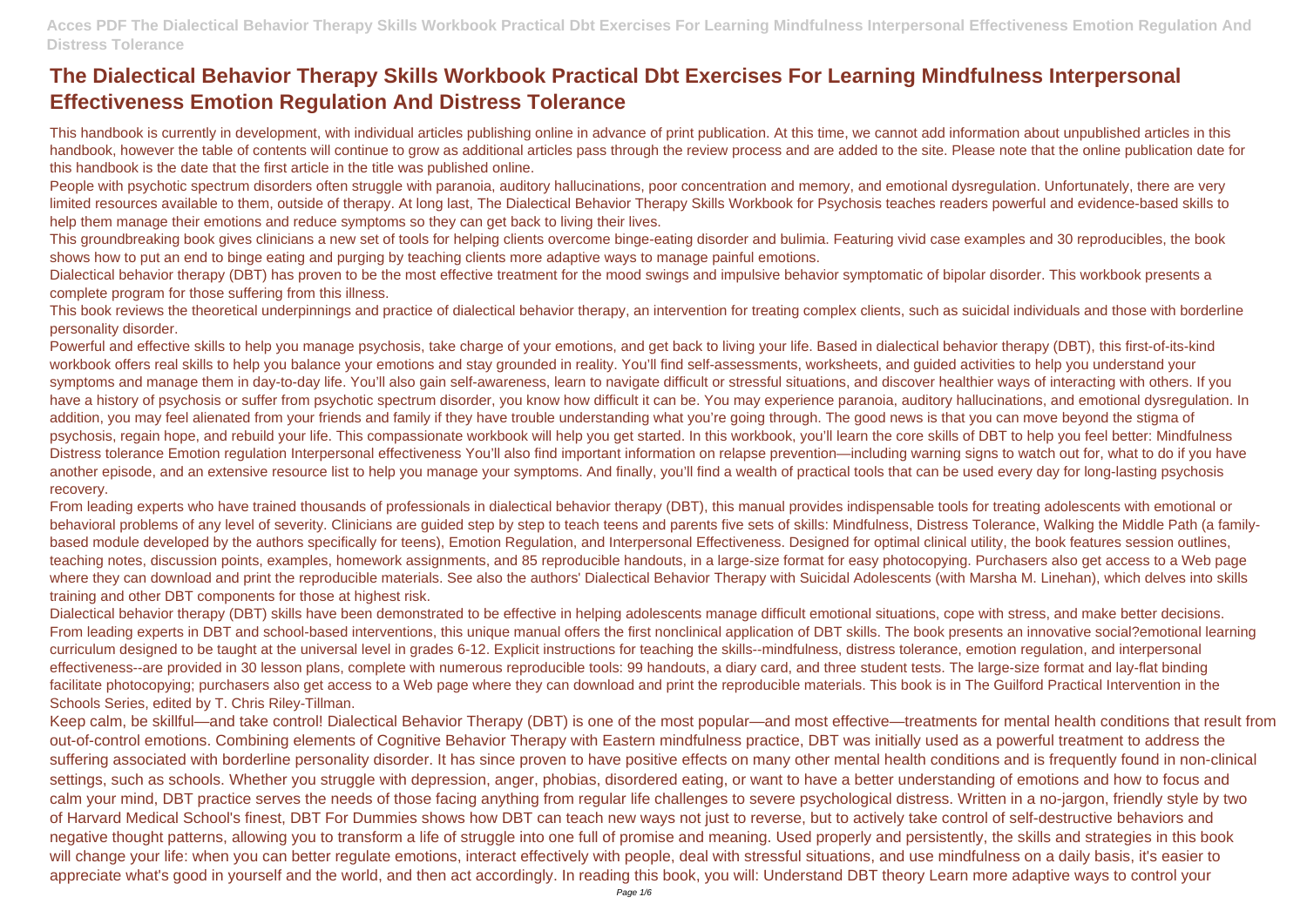emotions Improve the quality of your relationships Deal better with uncertainty Many of life's problems are not insurmountable even if they appear to be. Life can get better, if you are willing to live it differently. Get DBT For Dummies and discover the proven methods that will let you take back control—and build a brighter, more capable, and promising future!

Do you struggle with anger? Is it hurting your relationships and holding you back from living the life you want? This book offers powerful, proven-effective dialectical behavioral therapy (DBT) skills to help you understand and manage anger before it gets the better of you. Anger is a natural human emotion, and everyone feels it at some point in their lives. But if you suffer from chronic anger, it can throw your life out of balance and wreak havoc on relationships with family, friends, romantic partners, and work colleagues. So, how can you get your anger under control before it causes real consequences? Written by two world-renowned researchers in the field of dialectical behavior therapy (DBT), The Dialectical Behavior Therapy Skills Workbook for Anger offers evidence-based skills designed to help you understand, accept, and regulate chronic anger and other intense emotions. DBT is a powerful and proven-effective treatment for regulating intense emotions such as anger. With its dialectical focus on acceptance and change, its roots in basic behavioral and emotion science, and its practical, easy-to-use skills, DBT provides a unique and effective approach for understanding and managing anger. If you're ready to move past your anger once and for all—and start living a better life—this book will show you how.

At the root of bulimia is a need for control over one's body, environment, and feelings of self-worth. Instead of coping with negative feelings in healthy ways, people with bulimia binge and purge. This book is for people who attempt to calm intense, negative emotions through their bulimia-people who feel that by controlling their weight, they will be able to better control their lives. The Dialectical Behavior Therapy Skills Workbook for Bulimia teaches readers a healthier coping mechanism for dealing with their feelings called dialectical behavior therapy (DBT). Using skills drawn from this proven approach, along with motivational interviewing, readers learn to regulate their emotions in effective ways that are healthy for mind and body. Worksheets and exercises throughout the book help readers put new skills like commitment, mindfulness, distress tolerance, emotion regulation, and interpersonal effectiveness into practice. This book also helps readers identify and address mental health conditions, such as anxiety and depression, that are often comorbid with bulimia.

Dialectical Behaviour Therapy (DBT) is a psychotherapeutic approach used to treat individuals with complex psychological disorders, particularly chronically suicidal individuals with borderline personality disorder (BPD). The therapy articulates a series of principles that effectively quide clinicians in responding to problematic behaviours. Treated problems include, among others, attempting suicide, bingeing, purging, using illegal drugs and behaviours that directly impede the treatment. Dialectical Behaviour Therapy: Distinctive Features highlights theoretical and practical features of the treatment using extensive clinical examples to demonstrate how the theory translates into practice. This updated edition reviews recent modifications to the structure of the treatment and considers more recent research evidence for both the biosocial theory underpinning the treatment and treatment efficacy. The book provides a clear overview of a complex treatment, through a unique application of strategies and a discussion of a comprehensive treatment programme that structures the therapeutic journey for the client. The book will be of interest to clinicians wanting to develop their knowledge about the treatment, prior to formal training; post-graduate students in mental health seeking to learn how to conceptualize complex problems; DBT trained clinicians who require a useful précis of the treatment with clinical examples, and clients about to embark upon this treatment. This book provides a clear and structured overview of a complex treatment. It is written for both practising clinicians and students wishing to learn more about DBT and how it differs from the other cognitive behaviour therapies.

If you have an anxiety disorder or experience anxiety symptoms that interfere with your day-to-day life, you can benefit from learning four simple skills that therapists use with their clients. These easy-to-learn skills are at the heart of dialectical behavior therapy (DBT), a cutting-edge therapeutic approach that can help you better manage the panic attacks, worries, and fears that limit your life and keep you feeling stuck. This book will help you learn these four powerful skills: Mindfulness helps you connect with the present moment and notice passing thoughts and feelings without being ruled by them. Acceptance skills foster self-compassion and a nonjudgmental stance toward your emotions and worries. Interpersonal effectiveness skills help you assert your needs in order to build more fulfilling relationships with others. Emotion regulation skills help you manage anxiety and fear before they get out of control. In The Dialectical Behavior Therapy Skills Workbook for Anxiety, you'll learn how to use each of these skills to manage your anxiety, worry, and stress. By combining simple, straightforward instruction in the use of these skills with a variety of practical exercises, this workbook will help you overcome your anxiety and move forward in your life.

Just think if you had a go-to book that would help solve your toughest challenges when working with troubled teens. Jean Eich, PsyD, was searching for such a resource and it didn't exist... "I didn't have and couldn't find a comprehensive, practical source of information for doing DBT with teenagers. And it needed to be something that spoke to therapists, parents and the adolescents as all are involved for successful treatment. I wanted a source of information that would include worksheets on DBT written for teenagers and in a way that appeals to them. I also wanted information about how to practically apply DBT with parents and a source of information that I could point parents to. Plus - it needed to include something for the professionals to implement DBT, and work with these distinct audiences, as they are related. Not finding what I needed - I wrote one, including all the information I have learned and applied in my own practice." Introducing - a complete skills training manual for DBT with adolescents, focused on practical application for teens, parents and therapists, all in one comprehensive manual. Part One covers DBT for teens with comprehensive and age-relevant skills explanations,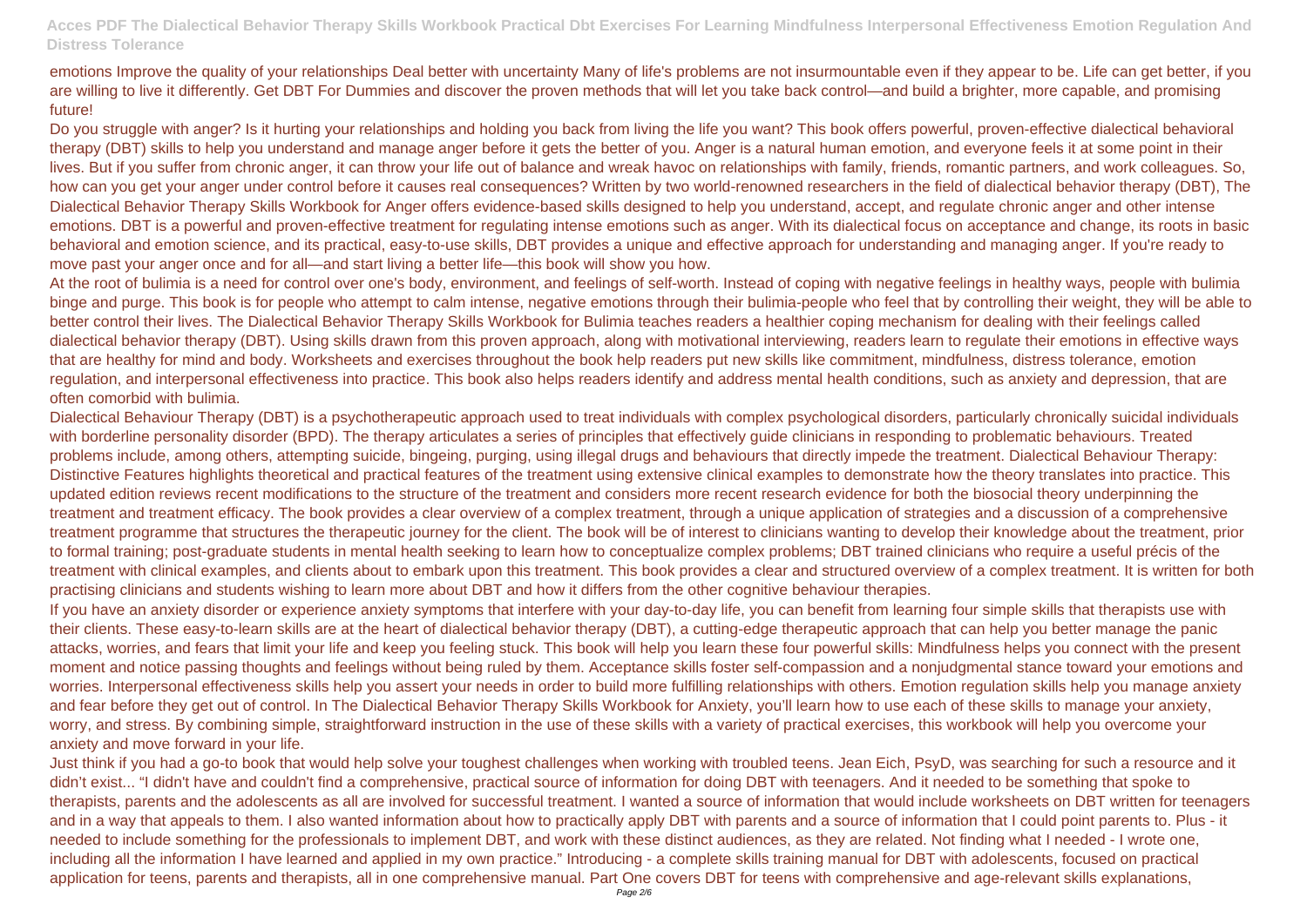examples, and applied worksheets. Eich makes the skills real for teens with exercises that get them practicing new behaviors in real-life situations. Includes teaching pages for all four DBT skills training modules. Part Two is a dedicated focus to parents with pertinent information on DBT, parenting, and common teenage developmental issues, as well as, skills written to get parents using them individually, in connection with their child(ren), and as a part of the family system. This section not only emphasizes that DBT skills can be used for anybody and everybody, but also that parents need to be active and involved for an effective change process. Part Three is crafted for therapists, with practical strategies on how to conduct DBT programming, tips to navigate dialectical dilemmas with adolescent developmental tasks and behaviors, and advice to balance therapy with parental involvement. Part Three also contains suggestions to teach the skills in active and experiential ways along with helpful sample forms, handouts, and worksheets. Filling a tremendous need, this highly practical book adapts the proven techniques of dialectical behavior therapy (DBT) to treatment of multiproblem adolescents at highest risk for suicidal behavior and self-injury. The authors are master clinicians who take the reader step by step through understanding and assessing severe emotional dysregulation in teens and implementing individual, family, and group-based interventions. Insightful guidance on everything from orientation to termination is enlivened by case illustrations and sample dialogues. Appendices feature 30 mindfulness exercises as well as lecture notes and 12 reproducible handouts for "Walking the Middle Path," a DBT skills training module for adolescents and their families. Purchasers get access to a Web page where they can download and print these handouts and several other tools from the book in a convenient 8 1/2" x 11" size. See also Rathus and Miller's DBT? Skills Manual for Adolescents, packed with tools for implementing DBT skills training with adolescents with a wide range of problems. $\ddot{y}$ 

Temper tantrums in the supermarket. Tears that seem to come out of nowhere. Battles over homework that are more like wars. When your child has problems regulating his or her emotions, there's no hiding it. Children with intense emotions go from 0 to 100 in seconds and are prone to frequent emotional and behavioral outbursts that leave parents feeling bewildered and helpless. Other parents may have told you that it's just a phase or that your child needs discipline. In reality, your child may have emotion dysregulation, a tendency to react intensely to situations other children take in stride. Parenting a Child Who Has Intense Emotions is an effective guide to de-escalating your child's emotions and helping your child express feelings in

Dialectical behavior therapy (DBT) has become a useful treatment for a range of clinical problems and is no longer limited to the treatment of suicidal behaviors or borderline personality disorder. The Handbook of Dialectical Behavior Therapy: Theory, Research, and Evaluation reviews the evidence-based literature on use of DBT in a wide range of populations and settings. The book begins with the foundations of DBT: its history, development, core principles, mechanisms of change, and the importance of the therapeutic relationship. It also reviews the efficacy of DBT for treatment of suicidal behavior, eating disorders, and substance abuse disorders, as well as its use for children, adolescents, and families. A section on clinical settings reviews implementation in schools, college counseling centers, and hospitals. Provides an overview of DBT including its development, core principles, and training Discusses the importance of the therapeutic relationship and alliance in DBT Outlines DBT treatment for suicidal behavior, eating disorders, and substance use disorders Includes DBT as treatment for adolescents and children Covers DBT implementation in schools, counseling centers, and hospitals Radically open dialectical behavior therapy (RO DBT) is a groundbreaking, transdiagnostic treatment model for clients with difficult-to-treat overcontrol (OC) disorders, such as anorexia nervosa, chronic depression, and obsessive-compulsive disorder (OCD). Written by the founder of RO DBT, Thomas Lynch, this is the first and only session-by-session training manual to help you implement this evidence-based therapy in your practice. As a clinician, you're familiar with dialectical behavioral therapy (DBT) and its success in treating clients with emotion dysregulation disorders. But what about clients with overcontrol disorders? OC has been linked to social isolation, aloof and distant relationships, cognitive rigidity, risk aversion, a strong need for structure, inhibited emotional expression, and hyper-perfectionism. And yet—perhaps due to the high value our society places on the capacity to delay gratification and inhibit public displays of destructive emotions and impulses—problems linked with OC have received little attention or been misunderstood. Indeed, people with OC are often considered highly successful by others, even as they suffer silently and alone. RO DBT is based on the premise that psychological well-being involves the confluence of three factors: receptivity, flexibility, and social-connectedness. RO DBT addresses each of these important factors, and is the first treatment in the world to prioritize social-signaling as the primary mechanism of change based on a transdiagnostic, neuroregulatory model linking the communicative function of human emotions to the establishment of social connectedness and well-being. As such, RO DBT is an invaluable resource for treating an array of disorders that center around overcontrol and a lack of social connectedness—such as anorexia nervosa, chronic depression, postpartum depression, treatment-resistant anxiety disorders, autism spectrum disorders, as well as personality disorders such as avoidant, dependent, obsessive-compulsive, and paranoid personality disorder. In this training manual, you'll find an outline of RO DBT, including history, research, and how it differs from traditional DBT. You'll also find a session-by-session RO DBT outpatient treatment protocol, with sections that outline the weekly, one-hour individual therapy sessions and weekly two-and-a-half hour skills training classes that occur over a period of approximately thirty weeks. This includes instructor guidelines and user-friendly worksheets. The feasibility, acceptability, and efficacy of RO DBT is evidence-based and informed by over twenty years of translational treatment development research. This important manual—along with its companion book, Radically Open Dialectical Behavior Therapy (available separately), distills the essential components of RO DBT into a workable program you can start using right away to improve treatment outcomes for clients suffering with OC.

The National Institute on Drug Abuse (NIDA) reports that six of ten individuals with a substance use disorder meet criteria for another mental illness diagnosis. These co-occurring disorders present significant challenges for both chemical dependency and mental health practitioners across levels of treatment intensity. To answer these challenges, Dialectical Behavior Therapy (DBT) has emerged as a highly teachable and applicable approach for people with complex co-morbidities. This workbook outlines the acceptance-based philosophies of DBT with straightforward guidelines for implementing them in Integrated Dual Disorder Treatment (IDDT) settings along with comprehensive explanations of DBT skills tailored for those with dual disorders. Includes reproducible handouts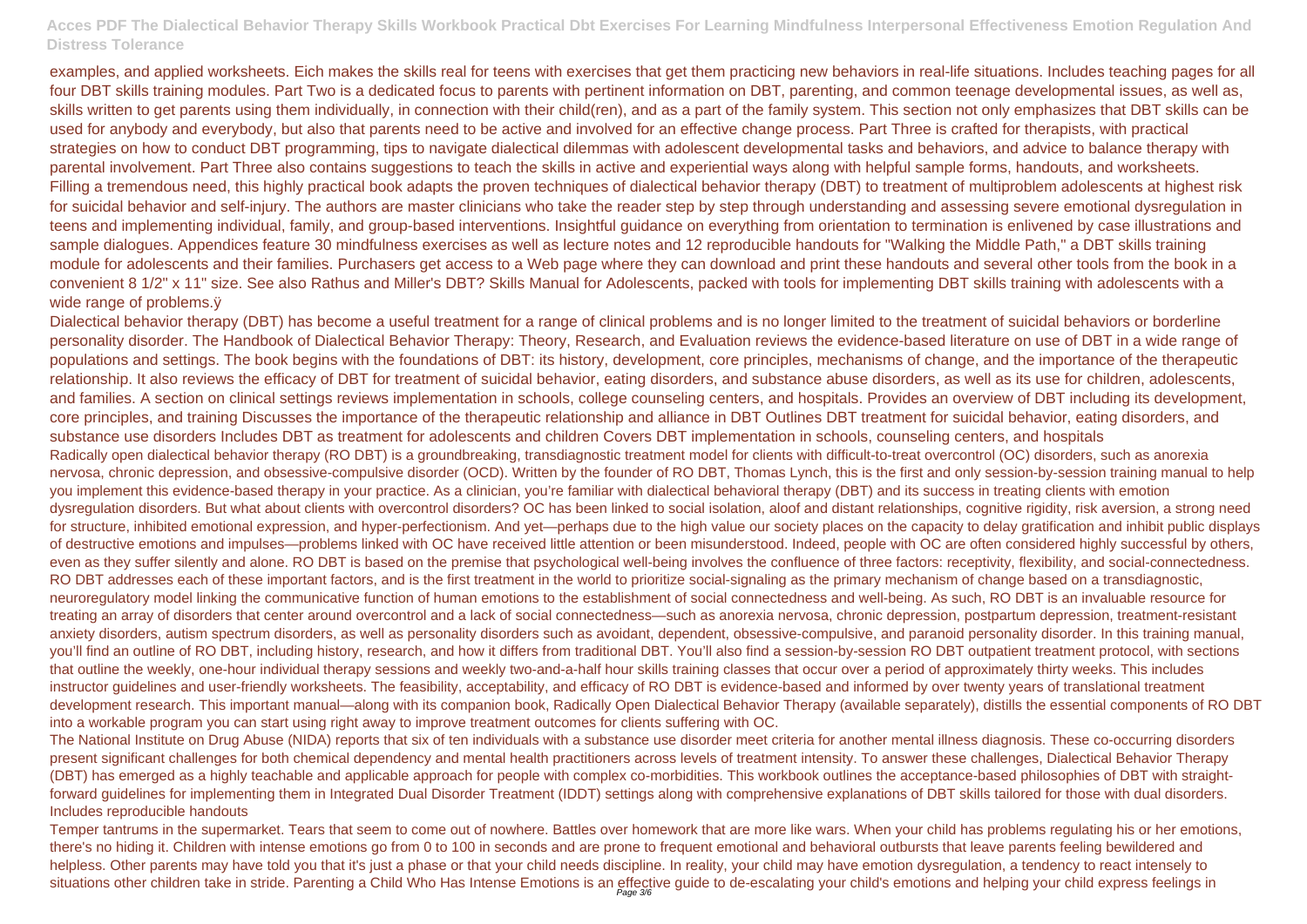productive ways. You'll learn strategies drawn from dialectical behavior therapy (DBT), including mindfulness and validation skills, and practice them when your child's emotions spin out of control. This well-researched method for managing emotions can help your child make dramatic emotional and behavioral changes that both of you will be proud of. A definitive new text for understanding and applying Dialectical Behavior Therapy (DBT). Offers evidence-based yet flexible approaches to integrating DBT into practice Goes beyond adherence to standard DBT and diagnosis-based treatment of individuals Emphasizes positivity and the importance of the client's own voice in assessing change Discusses methods of monitoring outcomes in practice and making them clinically relevant Lane Pederson is a leader in the drive to integrate DBT with other therapeutic approaches Write and chart to restore emotional balance with this evidence-based diary. Do you struggle with intense emotions? Difficult emotions like anger, fear, sadness, guilt, and shame are part of being human; but when they get out of control, these emotions can also cause us severe pain. When you're in the grip of an emotional storm, it's all too easy to overreact, lash out at others, or become angry with yourself. Fortunately, there is help. Dialectical behavior therapy, or DBT, can help you find inner calm when your feelings become too painful or out of your control. And one of the key elements of a DBT treatment protocol is keeping a diary to chart your emotions. From the authors of the self-help classic, The Dialectical Behavior Therapy Skills Workbook, this diary offers daily writing prompts to help you master and chart your progress using the core skills of dialectical behavior therapy--mindfulness, interpersonal effectiveness, emotion regulation, and distress tolerance. Most importantly, you'll find practical ways to put these skills to work, every day. With this fully revised and updated second edition, you will: Learn new techniques to use when you feel overwhelmed Observe and record your progress each day Find out which coping strategies work best for you Discover nutrition and lifestyle changes that can make you feel better The diary also includes new skills based on recent DBT research; exercises using exposure-based cognitive rehearsal (EBCR); and space for you to monitor your successes, chart your progress, and stay on track making productive changes in your life.

We all want to be happy, but how do we achieve it? This unique workbook blends spiritual wisdom with evidence-based psychological practices to help you achieve lasting fulfilment. Most of us are searching for happiness in one form or another, but the "happiness" we've been conditioned to pursue is often elusive and fleeting. When we base our happiness on what we have—such as material possessions or status recognition from others—our happiness is no longer in our control. This workbook will show you that happiness is not about accumulating and consuming, or even achieving some deep state of spiritual bliss. Instead, you'll find a fresh perspective on how to achieve authentic happiness rooted in spiritual values and actions. Written by two best-selling authors in the field of psychology (The Dialectical Behavior Therapy Skills Workbook), this guide blends mindfulness-based spiritual practices with evidence-based acceptance and commitment therapy (ACT) to help you develop your own spiritual action plan. Using the practical guidance and exercises in this guide, you'll create a set of principles and behaviors aligned with your deepest values and sense of purpose, and learn to make decisions with a wise mind. Every moment of your life is an opportunity to make choices based on your own personal, deeply held spiritual values—why not start now? This workbook will give you the hands-on tools you need to get started.

Looking for fun new ways to learn Dialectical Behavior Therapy (DBT) or mindfulness? Would you like to increase your therapy or skills group participation? Or maybe you just want to improve your approach to teaching or learning new coping and social skills that can improve your relationships, emotion regulation, mindfulness, and distress tolerance? If you or someone you know needs that extra boost to get involved in learning new ways to experience healthy emotions and relationships, then this fun workbook can supplement your individual and group DBT skills training experience! This learning supplement has

A clear and effective approach to learning evidence-based DBT skills—now in a fully revised and updated second edition. Do you have trouble managing your emotions? First developed by Marsha M. Linehan for treating borderline personality disorder, dialectical behavior therapy (DBT) has proven effective as treatment for a range of other mental health problems, and can greatly improve your ability to handle distress without losing control and acting destructively. However, to make use of these techniques, you need to build skills in four key areas: distress tolerance, mindfulness, emotion regulation, and interpersonal effectiveness. The Dialectical Behavior Therapy Skills Workbook, a collaborative effort from three esteemed authors, offers evidence-based, step-by-step exercises for learning these concepts and putting them to work for real and lasting change. Start by working on the introductory exercises and, after making progress, move on to the advanced-skills chapters. Whether you're a mental health professional or a general reader, you'll benefit from this clear and practical guide to better managing your emotions. This fully revised and updated second edition also includes new chapters on cognitive rehearsal, distress tolerance, and self-compassion. Once you've completed the exercises in this book and are ready to move on to the next level, check out the authors' new book, The New Happiness Workbook.

Originally developed for the treatment of borderline personality disorder, dialectical behavior therapy, or DBT, has rapidly become one of the most popular and most effective treatments for all mental health conditions rooted in out-of-control emotions. However, there are limited resources for psychologists seeking to use DBT skills with individual clients. In the tradition of ACT Made Simple, DBT Made Simple provides clinicians with everything they need to know to start using DBT in the therapy room. The first part of this book briefly covers the theory and research behind DBT and explains how DBT differs from traditional cognitive behavioral therapy approaches. The second part focuses on strategies professionals can use in individual client sessions, while the third section teaches the four skills modules that form the backbone of DBT: core mindfulness, distress tolerance, emotion regulation, and interpersonal effectiveness. The book includes handouts, case examples, and example therapist-client dialogue—everything clinicians need to equip their clients with these effective and life-changing skills. The leading reference on personality disorders and their treatment, this authoritative work is now significantly revised with 80% new content reflecting important advances in the field. Preeminent experts provide in-depth coverage of conceptual and taxonomic issues, psychopathology, epidemiology and longitudinal course, etiology and development, and specific diagnoses. Diagnostic issues are explored and available assessment instruments discussed. All available evidence-based treatments are reviewed in consistently organized chapters that cover theoretical and empirical foundations as well as clinical strategies, facilitating comparison of the various approaches. New to This Edition \*Incorporates more than 15 years of major research advances; includes 21 chapters on new topics. \*Critically examines DSM-5 diagnostic criteria. \*Chapters on additional treatments--mentalization-based treatment, schema-focused therapy, transference-based psychotherapy, and systems training for emotional predictability and problem solving. \*Chapters on dimensional models, longitudinal studies, and personality pathology in children and adolescents. \*Chapters on specific diagnoses: antisocial/psychopathic, borderline, and obsessive–compulsive personality disorder. \*Integrative section introductions by the editors. See also Integrated Treatment for Personality Disorder, edited by W. John Livesley, Giancarlo Dimaggio, and John F. Clarkin, which weaves multiple well-established intervention strategies into a systematic modular approach.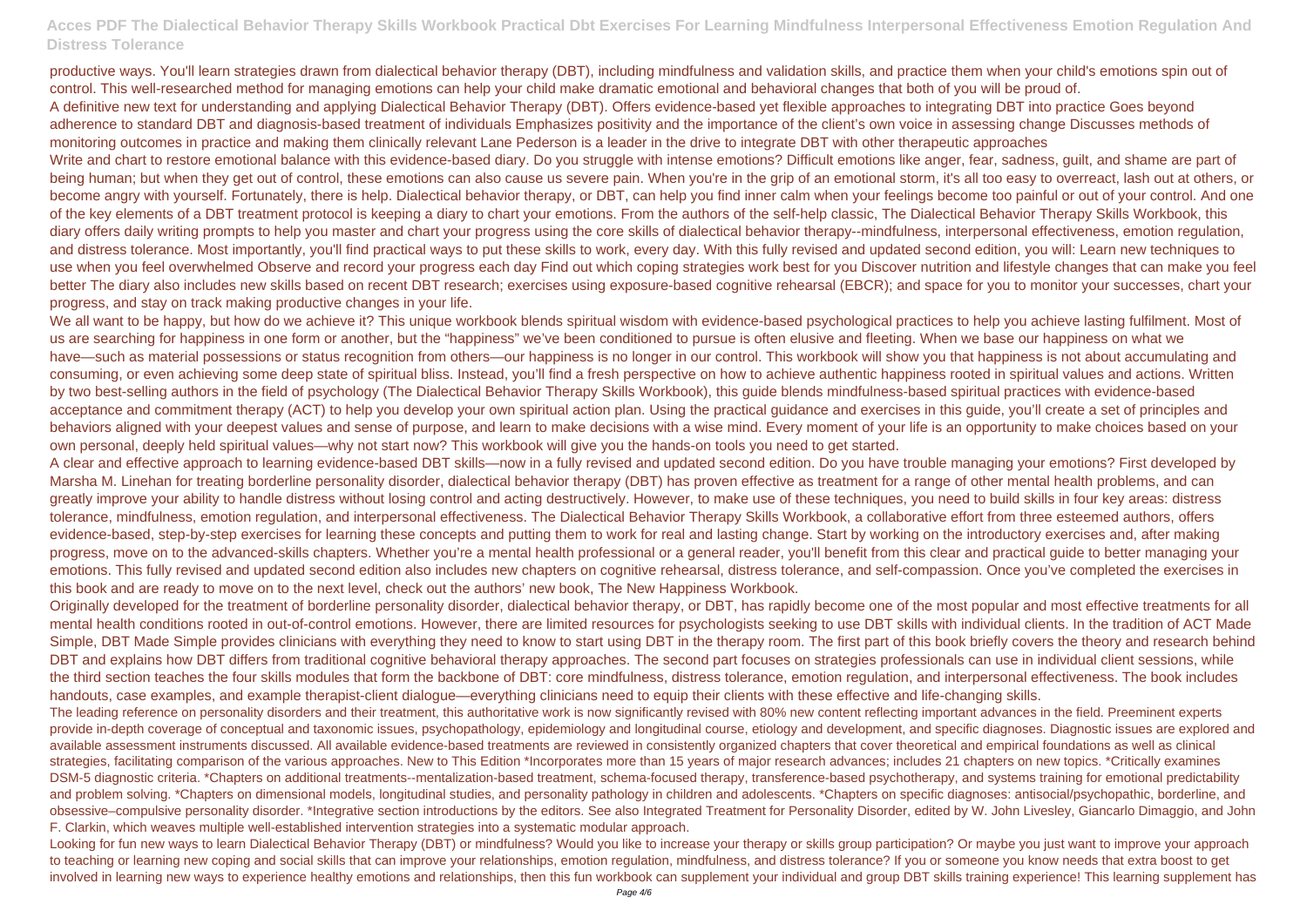given everyone a new way to look at the DBT skills that have proven helpful for countless individuals struggling with unstable emotions, relationships, and other problematic or stressful behaviors. Learning doesn't have to be hard. In fact, this book shows you how learning new coping skills can be a lot of fun!

By a distinguished team of authors, this workbook offers readers unprecedented access to the core skills of dialectical behavior therapy (DBT), formerly available only through complicated professional books and a small handful of topical workbooks. These straightforward, step-by-step exercises will bring DBT core skills to thousands who need it....

Filled with vivid clinical vignettes and step-by-step descriptions, this book demonstrates the nuts and bolts of dialectical behavior therapy (DBT). DBT is expressly designed for--and shown to be effective with--clients with serious, multiple problems and a history of treatment failure. The book provides an accessible introduction to DBT while enabling therapists of any orientation to integrate elements of this evidence-based approach into their work with emotionally dysregulated clients. Experienced DBT clinician and trainer Kelly Koerner clearly explains how to formulate individual cases; prioritize treatment goals; and implement a skillfully orchestrated blend of behavioral change strategies, validation strategies, and dialectical strategies. See also Dialectical Behavior Therapy in Clinical Practice, Second Edition: Applications across Disorders and Settings, edited by Linda A. Dimeff, Shireen L. Rizvi, and Kelly Koerner, which presents exemplary DBT programs for specific clinical problems and populations. At the root of bulimia is a need to feel in control. While purging is a strategy for controlling weight, bingeing is an attempt to calm depression, stress, shame, and even boredom. The Dialectical Behavior Therapy Skills Workbook for Bulimia offers new and healthy ways to overcome the distressing feelings and negative body-image beliefs that keep you trapped in this cycle. In this powerful program used by therapists, you'll learn four key skill sets-mindfulness, distress tolerance, emotion regulation, and interpersonal effectiveness-and begin using them right away to manage bulimic urges. The book includes worksheets and exercises designed to help you take charge of your emotions and end your dependence on bulimia. You'll also learn how to stay motivated and committed to ending bulimia instead of reverting to old behaviors. Used together, the skills presented in this workbook will help you begin to cope with uncomfortable feelings in healthy ways, empower you to feel good about nourishing your body, and finally gain true control over your life.

Write and chart to restore emotional balance with this evidence-based diary. Do you struggle with intense emotions? Difficult emotions like anger, fear, sadness, guilt, and shame are part of being human; but when they get out of control, these emotions can also cause us severe pain. When you're in the grip of an emotional storm, it's all too easy to overreact, lash out at others, or become angry with yourself. Fortunately, there is help. Dialectical behavior therapy, or DBT, can help you find inner calm when your feelings become too painful or out of your control. And one of the key elements of a DBT treatment protocol is keeping a diary to chart your emotions. From the authors of the self-help classic, The Dialectical Behavior Therapy Skills Workbook, this diary offers daily writing prompts to help you master and chart your progress using the core skills of dialectical behavior therapy—mindfulness, interpersonal effectiveness, emotion regulation, and distress tolerance. Most importantly, you'll find practical ways to put these skills to work, every day. With this fully revised and updated second edition, you will: Learn new techniques to use when you feel overwhelmed Observe and record your progress each day Find out which coping strategies work best for you Discover nutrition and lifestyle changes that can make you feel better The diary also includes new skills based on recent DBT research; exercises using exposurebased cognitive rehearsal (EBCR); and space for you to monitor your successes, chart your progress, and stay on track making productive changes in your life. When you have difficulties managing your emotions, it can feel like you're losing control of your whole life. Anger, hurt, grief, worry, and other intense feelings can be overwhelming, and how you react to these emotions can impact your ability to maintain relationships, succeed at work, or even think straight! If you find it difficult to understand, express, and process intense emotions—and most of us do—this book is for you. Calming the Emotional Storm is your guide to coping with difficult emotions calmly and responsibly by using powerful skills from dialectical behavior therapy. This method combines cognitive behavioral techniques with mindfulness practices to change the way you respond to stressful situations. By practicing these skills, you can stop needless emotional suffering and develop the inner resilience that will help you weather any emotional storm. This book will teach you how to: • Establish a balanced life for an everyday sense of well-being • Let go of unwanted worries and fears • Become better at accepting yourself and others • Work through a crisis without letting emotions take over

This pragmatic workbook offers evidence-based skills grounded in dialectical behavior therapy (DBT) to help you find lasting relief from trauma and post-traumatic stress disorder (PTSD). If you've experienced trauma, you should know that there is nothing wrong with you. Trauma is a normal reaction to an abnormal event. Sometimes, the symptoms of trauma persist long after the traumatic situation has ceased. This is what we call PTSD—in other words, the "trauma after the trauma." This happens when the aftereffects of trauma—such anxiety, depression, anger, fear, insomnia, and even addiction—end up causing more ongoing harm than the trauma itself. So, how can you start healing? With this powerful and proven-effective workbook, you'll find practical exercises for overcoming trauma using mindfulness, interpersonal effectiveness, emotion regulation, and distress tolerance. You'll learn how to be present in the moment and identity the things that trigger your trauma. You'll also find activities and exercises to help you cope with stress, manage intense emotions, navigate conflict with others, and change unhealthy thought patterns that keep you stuck. Finally, you'll find practical materials for review and closure, so you can take what you've learned out into the world with you. If you're ready to move past your trauma and start living your life again, this workbook will help guide you, one step at a time. The practical interventions in this guide can be used on their own or in conjunction with therapy.

Featuring more than 225 user-friendly handouts and worksheets, this is an essential resource for clients learning dialectical behavior therapy (DBT) skills, and those who treat them. All of the handouts and worksheets discussed in Marsha M. Linehan's DBT Skills Training Manual, Second Edition, are provided, together with brief introductions to each module written expressly for clients. Originally developed to treat borderline personality disorder, DBT has been demonstrated effective in treatment of a wide range of psychological and emotional problems. No single skills training program will include all of the handouts and worksheets in this book; clients get quick, easy access to the tools recommended to meet their particular needs. The 8 1/2" x 11" format and spiral binding facilitate photocopying. Purchasers also get access to a Web page where they can download and print additional copies of the handouts and worksheets. Mental health professionals, see also the author's DBT Skills Training Manual, Second Edition, which provides complete instructions for teaching the skills. Also available: Cognitive-Behavioral Treatment of Borderline Personality Disorder, the authoritative presentation of DBT, and Linehan's instructive skills training videos for clients--Crisis Survival Skills: Part One, Crisis Survival Skills: Part Two, From Suffering to Freedom, This One Moment, and Opposite Action.

In addition to fresh updates on the classic modules of Mindfulness, Distress Tolerance, Emotion Regulation, and Interpersonal Effectiveness, this manual expands skills training into the areas of Dialectics, Shifting Thoughts, Building Routines, Problem- Solving, and Boundaries. Straight-forward explanations and useful worksheets make the skills